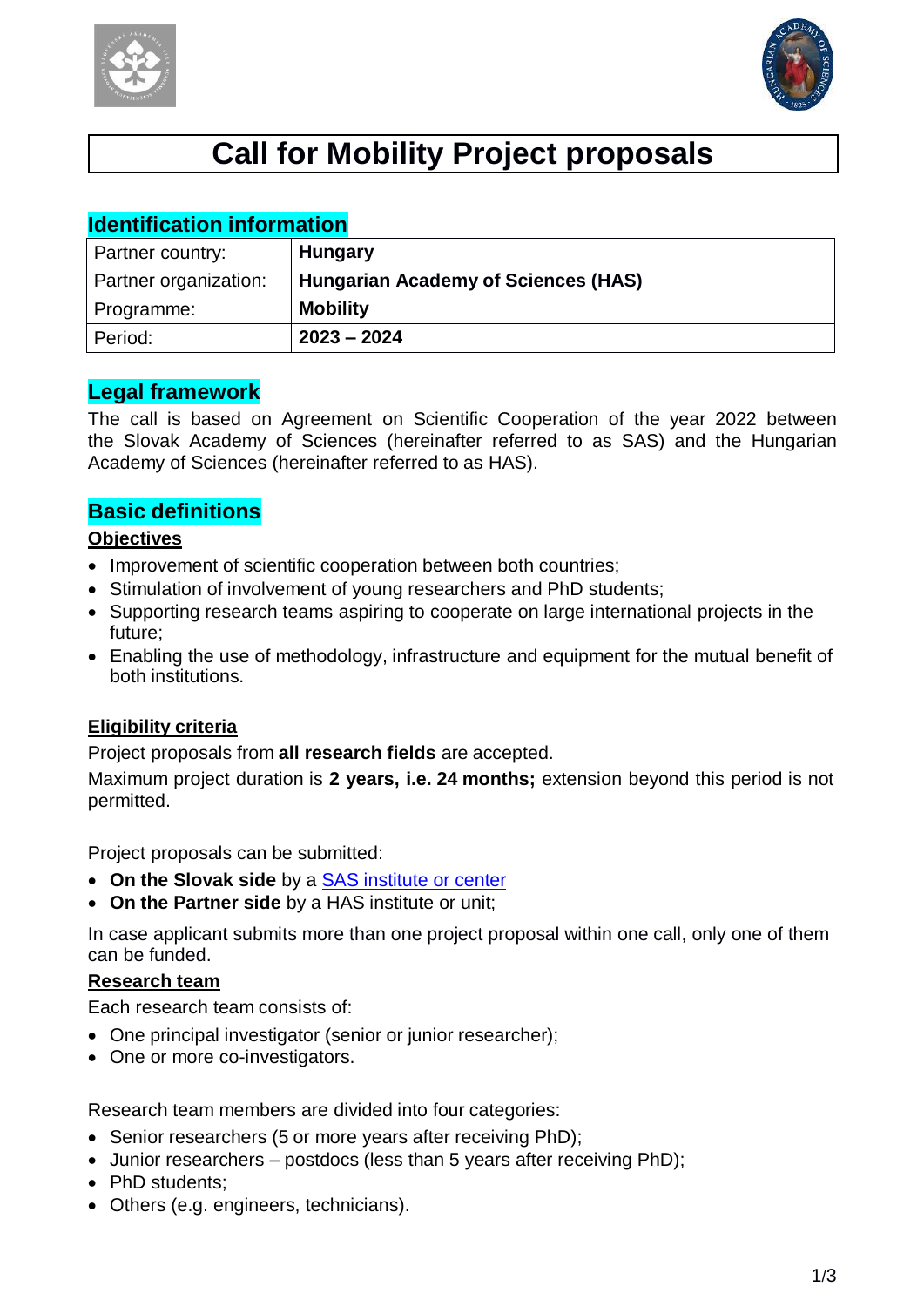



- All members must be employees of the SAS institutes.
- Out of the whole team, at least 1/3 must be junior researchers or PhD students.

## **Financial provisions**

Financial contributions must be calculated and provided in compliance with the valid national legislation and internal regulations of the partner organizations.

**Up to 7 (seven)** two years mobility projects shall be selected for funding.

- Financial contribution shall be provided by the SAS towards the costs of the Slovak research team.
- The maximum financial contribution shall be **EUR 1,500** per mobility project per year.
- The approved financial contribution shall be used first of all to cover mobility costs: travel, living expenses.
- Max. 30% of the approved financial contribution can be used to cover research costs: consumables, services, small equipment.
- Non-eligible costs are: personnel, large equipment (exceeding **EUR 1,500**), overheads.
- There are no eligible indirect costs.
- The ratio between mobility and research costs shall be maintained on the project level as well as yearly.
- The course of project implementation will be monitored through annual and final reports including use of financial means and justification of costs.

## **Project proposal submission**

Project proposals must be submitted in parallel to both partner organizations.

#### **On the Slovak side:**

- Project proposals in English must be completed and submitted within the stated deadline exclusively via the Intranet online application.
- To submit a project proposal, log in to the SAS Intranet. Select Bilateral Mobility Call and fill in a project proposal. After finishing your proposal, you shall forward it through your Intranet account to the Director of your SAS Institute for its approval. The Director shall approve your proposal. Once the project proposal is approved by the Director, it will be automatically sent to OMS Úrad SAV (Department of International Cooperation, Office of the SAS) via his/her Intranet account. **Bear in mind that all project proposals must be submitted by the SAS Institute Directors by 15 September 2022.**
- Follow the attached instructions to submit your project proposal.

By submitting project proposal, the applicant:

- Agrees to processing of personal data within the meaning of the Act No. 18/2018 Coll., On Personal Data Protection, as amended;
- Declares that the information he/she stated is accurate, true and complete and that he/she is aware that if otherwise they will face all the legal consequences;
- Declares that, if approved, he/she will during the realization of the project follow: - The SAS Code of Ethics:
	- [The European Code of Conduct for Research Integrity](http://www.allea.org/wp-content/uploads/2017/05/ALLEA-European-Code-of-Conduct-for-Research-Integrity-2017.pdf) (Slovak translation available [here\)](https://www.allea.org/wp-content/uploads/2018/11/ALLEA-European-Code-of-Conduct-for-Research-Integrity-2018-Slovak_dig.pdf).